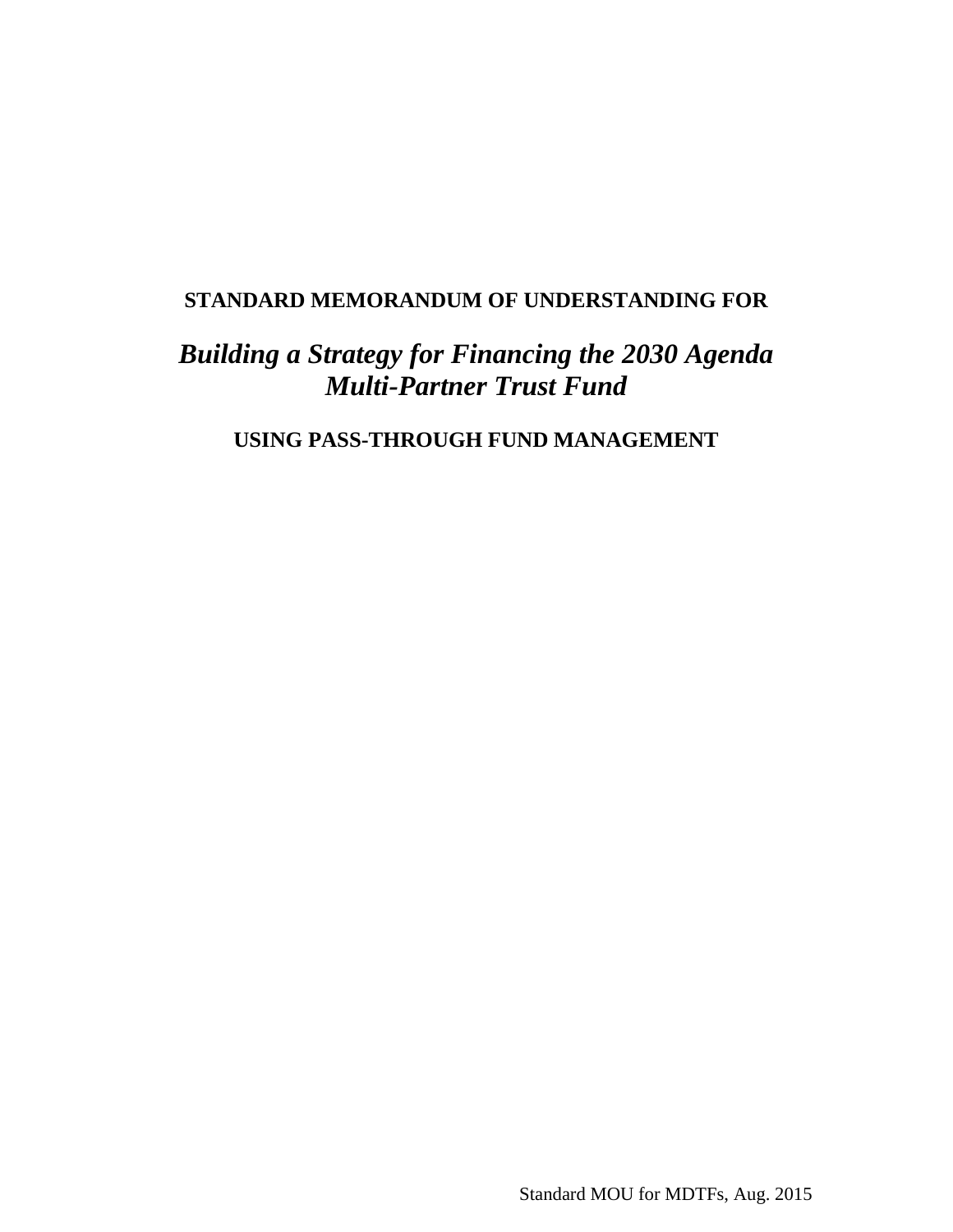## **Memorandum of Understanding between** Participating UN Organizations<sup>1</sup>, **and United Nations Development Programme regarding the Operational Aspects of**

#### **Building a Strategy for Financing the 2030 Agenda Multi-Partner Trust Fund (MPTF)**

**WHEREAS**, the Participating United Nations Organizations signing this Memorandum of Understanding (hereinafter referred to collectively as the "Participating UN Organizations") have developed a **Building a Strategy for Financing the 2030 Agenda MPTF** (hereinafter referred to as the "Fund") starting on **December 2017** and ending on **31 December 2019**<sup>2</sup> (hereinafter "End Date"), as may be amended from time to time, as more fully described in the Terms of Reference of the Fund (hereinafter referred to as the "TOR"), a copy of which is attached hereto as ANNEX A, and have agreed to establish an Operational Steering Committee (hereinafter referred to as the "Steering Committee") to facilitate the effective and efficient collaboration between the Participating UN Organizations for the implementation of the Fund;

**WHEREAS**, the Participating UN Organizations have agreed that they should adopt a coordinated approach to collaboration with donors who wish to support the implementation of the Fund and have developed a TOR to use as the basis for mobilising resources for the Fund, and have further agreed that they should offer donors the opportunity to contribute to the Fund and receive reports on the Fund through a single channel;

**WHEREAS**, the Participating UN Organizations have further agreed to ask the UNDP, which is also a Participating UN Organization in connection with this Fund, to serve as the administrative interface between the donors and the Participating UN Organizations through its Multi Partner Trust Fund Office (MPTF Office). and for these purposes the MPTF Office has agreed to do so in accordance with this Memorandum of Understanding and under the overall direction and guidance of the Advisory Body and the Operational Steering Committee; and

**NOW, THEREFORE**, the Participating UN Organizations and the MPTF Office (hereinafter referred to collectively as the "Participants") hereby agree as follows:

#### **Section I Appointment of Administrative Agent; Status, Duties and Fee**

 $\overline{a}$ 

<sup>&</sup>lt;sup>1</sup> As indicated in the signature blocks.

<sup>2</sup> This is the date that the Fund is expected to come to operational closure as stipulated in the TOR and all programmatic activities are expected to be completed.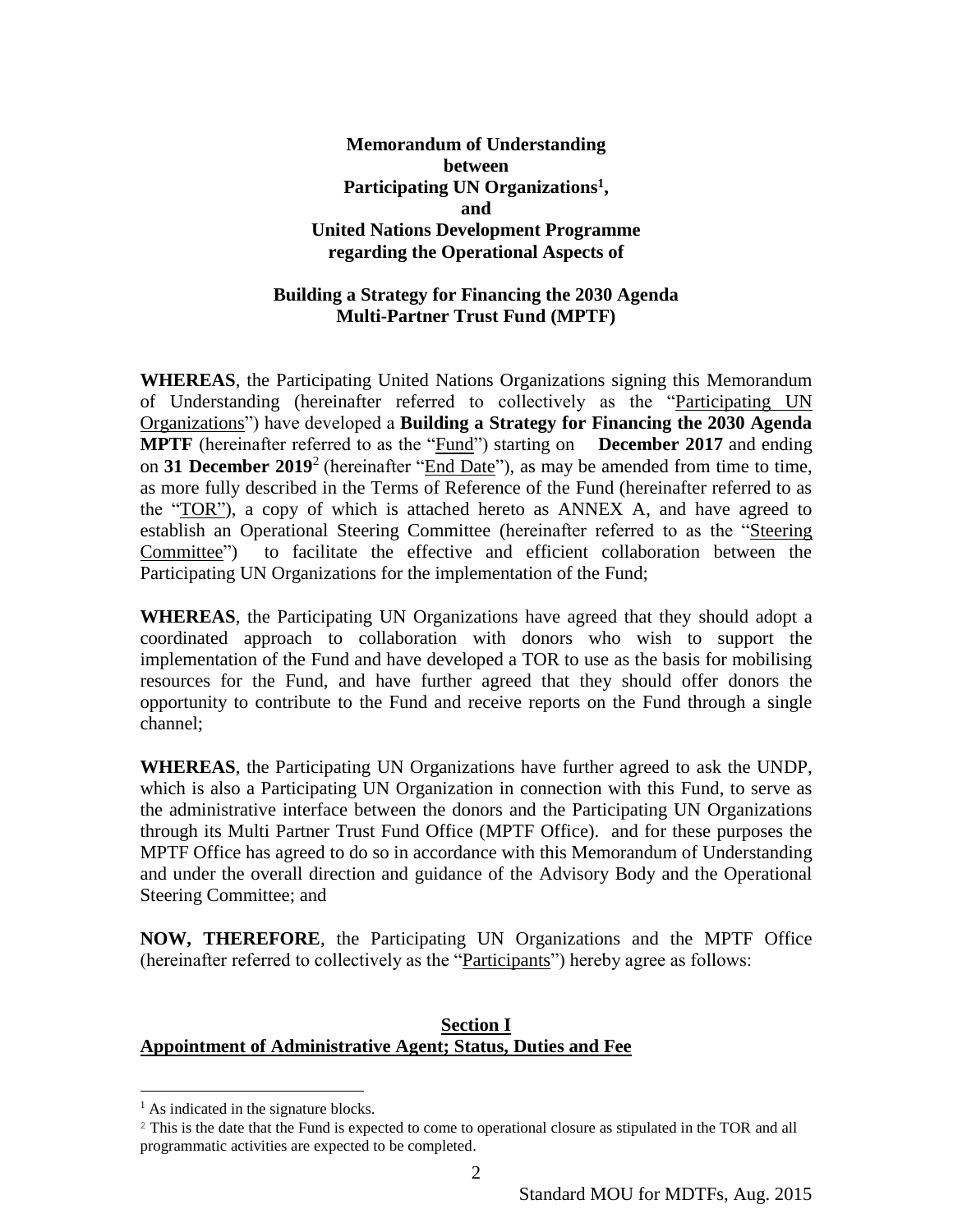1. The Participating UN Organizations hereby appoint the MPTF Office (hereinafter referred to as the "Administrative Agent") to serve as their Administrative Agent in connection with the Fund, in accordance with the terms and conditions set out in this Memorandum of Understanding. The Administrative Agent accepts this appointment on the understanding that the Participating UN Organizations assume full programmatic and financial accountability for the funds disbursed to them by the Administrative Agent. This appointment will continue until it expires, or is terminated, in accordance with Section IX below.

2. The Administrative Agent will be accountable for effective and impartial fiduciary management and financial reporting, and on behalf of the Participating UN Organizations, the Administrative Agent will:

- (a) Receive contributions from donors that wish to provide financial support to the Fund;
- (b) Administer such funds received, in accordance with this Memorandum of Understanding and the Administrative Arrangement (as defined below in paragraph 5 of this Section) including the provisions relating to winding up the Fund Account and related matters;
- (c) Subject to availability of funds, disburse such funds to each of the Participating UN Organizations in accordance with decisions from the Steering Committee, taking into account the budget set out in the approved programmatic document<sup>3</sup>.
- (d) Ensure consolidation of statements and reports, based on submissions provided by each Participating UN Organization, as set forth in the TOR, and provide these to each donor, that has contributed to the Fund and to the Advisory Body and the Steering Committee;
- (d) Provide final reporting, including notification that the Fund has been operationally completed, in accordance with Section IV below;
- (e) Disburse funds to any Participating UN Organization for any additional costs of the tasks that the Steering Committee may decide to allocate (as referred to in Section I, paragraph 4 below) in accordance with the TOR.

3. The Steering Committee may request any of the Participating UN Organizations, to perform additional tasks in support of the Fund not related to the Administrative Agent functions detailed in Section I, paragraph 2 above and subject to the availability of funds. Costs for such tasks will be agreed in advance and with the approval of the Steering Committee be charged to the Fund as direct costs.

 $\overline{a}$ 

<sup>&</sup>lt;sup>3</sup> As used in this document, an approved programmatic document refers to an annual work plan or a programme/project document, etc., which is approved by the Steering Committee for fund allocation purposes.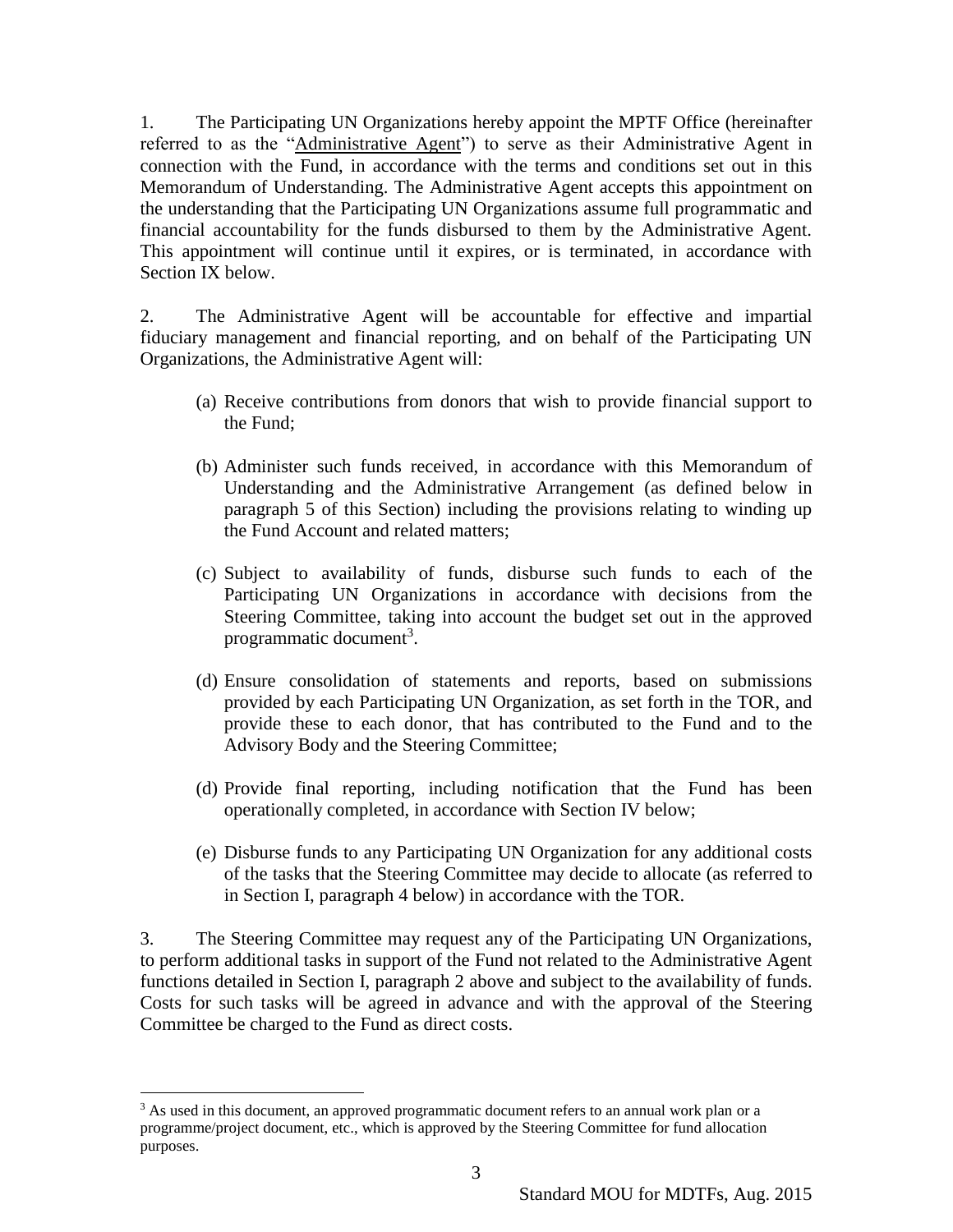The Administrative Agent will enter into a Standard Administrative Arrangement, in the form attached hereto as ANNEX B (hereinafter referred to as an "Administrative Arrangement"), with each donor that wishes to provide financial support to the Fund. The Administrative Agent will ensure the posting of a copy of the template Administrative Arrangement, as well as information on donor contributions, on the website of the Administrative Agent [\(http://mptf.undp.org\)](http://mptf.undp.org/).

5. None of the Participating UN Organizations will be responsible for the acts or omissions of the Administrative Agent or its personnel, or of persons performing services on its behalf, except in regard to its respective contributory acts or omissions. With respect to contributory acts or omissions of the Participating UN Organizations, the resulting responsibility will be apportioned among them or any one of them to the extent of such contributory acts or omissions, or as may otherwise be agreed. In addition, donors will not be responsible or liable for the activities of the Participants as a result of this Memorandum of Understanding.

6. The Administrative Agent will be entitled to allocate an administrative fee of one percent (1%) of the amount contributed by each donor signing an Administrative Arrangement, to meet the Administrative Agent's costs of performing the Administrative Agent's functions described in this Memorandum of Understanding.

7. Where the Administrative Agent is also a Participating UN Organization, a clear delineation, including distinct reporting lines and an accountability framework, will be established and maintained within the organization designated as the Administrative Agent between its functions as an Administrative Agent and its functions as a Participating UN Organization.

8. The Administrative Agent will be entitled to charge to the Fund a direct cost charge in an amount(s) consistent with then-current UNDG guidance to cover the cost of continuing to render Administrative Agent functions if and when the Steering Committee agrees to extend the Fund beyond the End Date with no further contribution(s) to the Fund.

#### **Section II Financial Matters**

## The Administrative Agent

1. The Administrative Agent will establish a separate ledger account under its financial regulations and rules for the receipt and administration of the funds received pursuant to the Administrative Arrangement (hereinafter referred to as the "Fund Account"). The Fund Account will be administered by the Administrative Agent in accordance with the regulations, rules, policies and procedures applicable to it, including those relating to interest.

4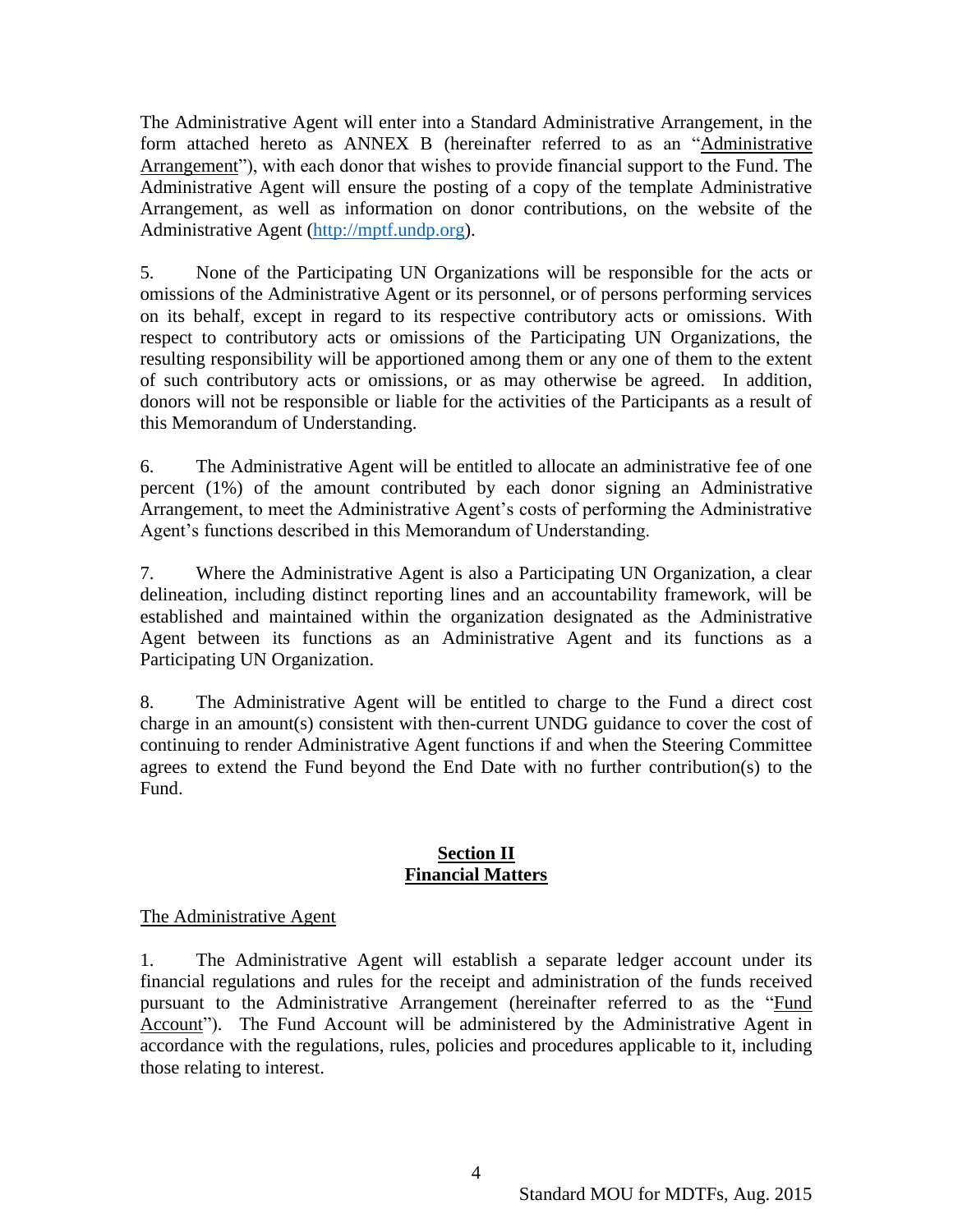2. The Administrative Agent will not absorb gains or losses on currency exchanges which will increase or decrease the funds available for disbursements to Participating UN Organizations.

3. Subject to the availability of funds, the Administrative Agent will make disbursements from the Fund Account in accordance with decisions from the Steering Committee, in line with the budget set forth in the approved programmatic document. The disbursements will consist of direct and indirect costs as set out in the budget.

4. The Administrative Agent will normally make each disbursement within five (5) business days after receipt of the relevant approved programmatic document, in accordance with the decisions received from the Steering Committee in line with the TOR, along with a copy of the relevant approved programmatic document, signed by all the parties concerned. The Administrative Agent will transfer funds to each Participating UN Organization through wire transfer. Each Participating UN Organization will advise the Administrative Agent in writing of the bank account for transfers pursuant to this Memorandum of Understanding. When making a transfer to a Participating UN Organization, the Administrative Agent will notify that Participating UN Organization's Treasury Operations of the following: (a) the amount transferred, (b) the value date of the transfer; and (c) that the transfer is from the MPTF Office in respect of the Fund pursuant to this Memorandum of Understanding.

5. Where the balance in the Fund Account on the date of a scheduled disbursement is insufficient to make that disbursement, the Administrative Agent will consult with the Steering Committee and make a disbursement, if any, in accordance with the Steering Committee's decisions.

## The Participating UN Organizations

6. Each Participating UN Organization will establish a separate ledger account under its financial regulations and rules for the receipt and administration of the funds disbursed to it by the Administrative Agent from the Fund Account. That separate ledger account will be administered by each Participating UN Organization in accordance with its own regulations, rules, policies and procedures, including those relating to interest.

7. Each Participating UN Organization will use the funds disbursed to it by the Administrative Agent from the Fund Account to carry out the activities for which it is responsible as set out in the approved programmatic document, as well as for its indirect costs. The Participating UN Organizations will commence and continue to conduct operations for the Fund activities only upon receipt of disbursements made by the Administrative Agent in accordance with Section II, paragraph 3 above. The Participating UN Organizations will not make any commitments above the amount disbursed against the approved programmatic document. If there is a need to exceed the amount disbursed, the Participating UN Organization concerned will submit a supplementary budget request to the Steering Committee showing the further financing that will be necessary. If no such further financing is available, the activities to be carried out under the approved programmatic document may be reduced or, if necessary, terminated by the Participating UN Organization.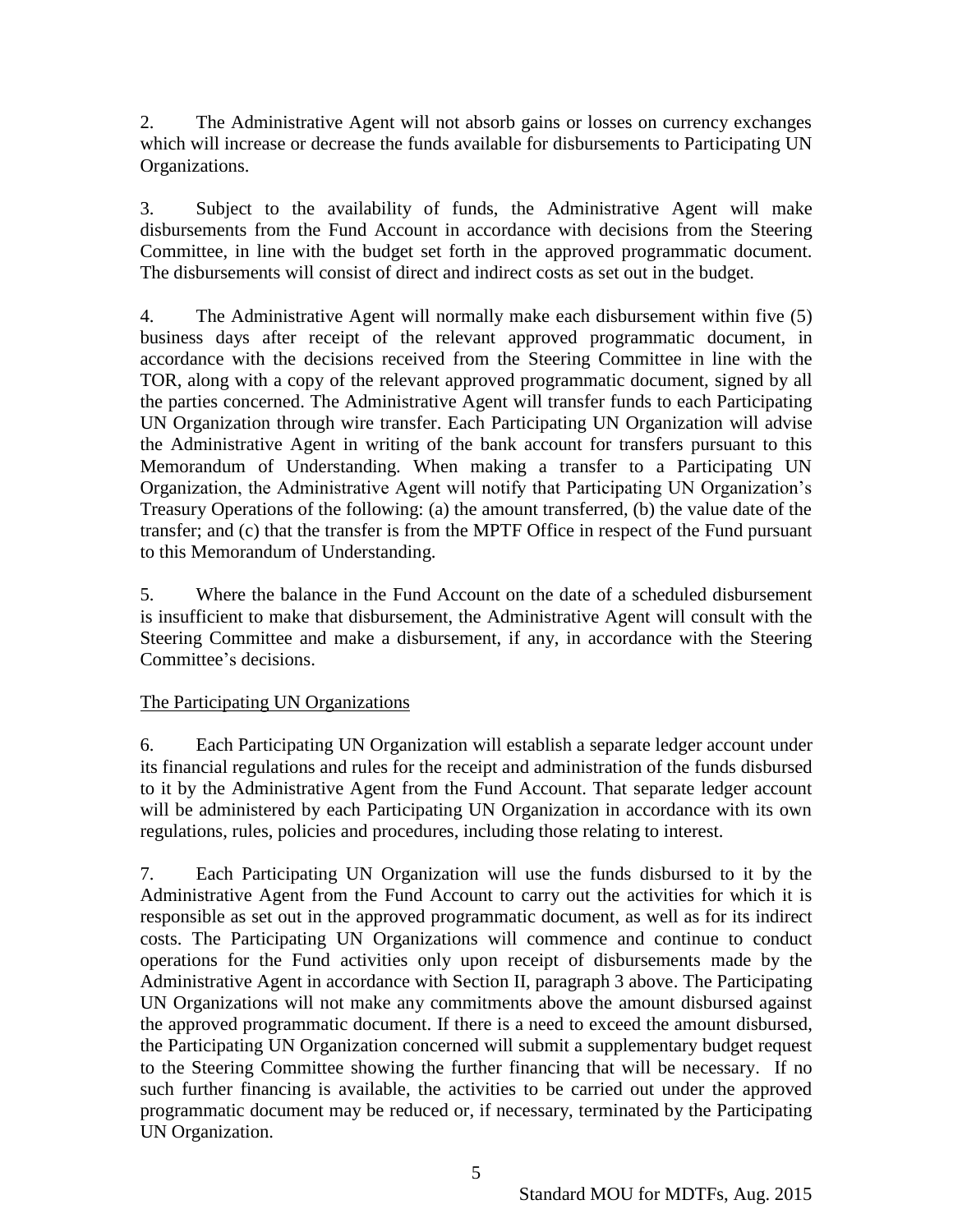8. The Participating UN Organizations recognize that each of the donors signing an Administrative Arrangement has reserved the right to discontinue future deposits of its contribution if there is: (i) failure to fulfil any obligations under the Administrative Arrangement; (ii) if there are substantial revisions of the TOR; or (iii) if there are credible allegations of improper use of the funds in accordance with Section VII of this Memorandum of Understanding (Section VIII of the Administrative Arrangement); provided however that before doing so, the Administrative Agent, , the Steering Committee and the donor will consult with a view to promptly resolving the matter.

9. Indirect costs of the Participating UN Organizations recovered through programme support costs will be seven percent (7%). All other costs incurred by each Participating UN Organization in carrying out the activities for which it is responsible under the Fund will be recovered as direct costs.

#### **Section III Activities of the Participating UN Organizations**

## Implementation of the Fund

1. The implementation of the programmatic activities will be the responsibility of the Participating UN Organizations and will be carried out by each Participating UN Organization in accordance with its own applicable regulations, rules, policies and procedures including those relating to procurement as well as the selection and assessment of implementing partners. Accordingly, personnel will be engaged and administered, equipment, supplies and services purchased, and contracts entered into in accordance with the provisions of such regulations, rules, policies and procedures.

2. Ownership of equipment and supplies procured, and intellectual property rights associated with works produced, using funds transferred to the Participating UN Organisations under this Memorandum of Understanding will be determined in accordance with the regulations, rules, policies and procedures applicable to such Participating UN Organizations, including any agreement with the relevant Host Government, if applicable.

3. Each Participating UN Organization will establish appropriate programmatic safeguard measures in the design and implementation of its Fund activities, thereby promoting the shared values, norms and standards of the United Nations system. These measures may include, as applicable, the respect of international conventions on the environment, on children's rights, and internationally agreed core labour standards.

4. As an exceptional measure, particularly during the start-up phase of the Fund, subject to conformity with their financial regulations, rules and policies, Participating UN Organizations may elect to start implementation of Fund activities in advance of receipt of initial or subsequent transfers from the Fund Account by using their own resources. Such advance activities will be undertaken in agreement with the Steering Committee on the basis of funds it has allocated or approved for implementation by the particular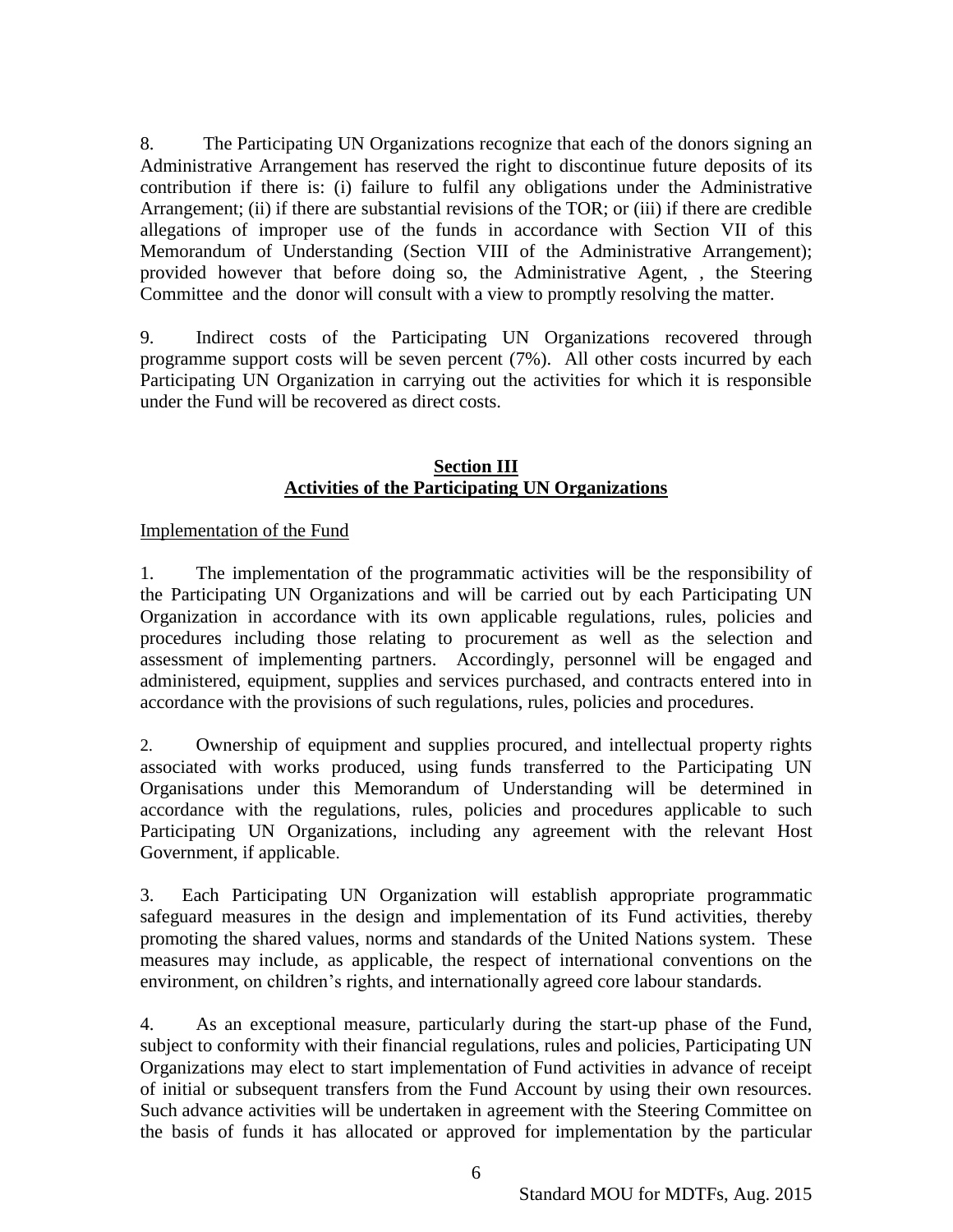Participating UN Organization following receipt by the Administrative Agent of signed Administrative Arrangements from donors contributing to the Fund. Participating UN Organizations will be solely responsible for decisions to initiate such advance activities or other activities outside the parameters set forth above.

5. Any modifications to the scope of the approved programmatic document, including as to its nature, content, sequencing or the duration thereof by the Participating UN Organization(s), will be subject to the approval of the Steering Committee. The Participating UN Organization will promptly notify the Administrative Agent through the Steering Committee of any change in the budget as set out in the approved programmatic document.

6. Where a Participating UN Organization wishes to carry out its Fund activities through or in collaboration with a third party, it will be responsible for discharging all commitments and obligations with such third parties, and no other Participating UN Organization, nor the Administrative Agent, will be responsible for doing so.

7. In carrying out their programmatic activities, none of the Participating UN Organizations will be considered as an agent of any of the others and, thus, the personnel of one will not be considered as staff members, personnel or agents of any of the others. Without restricting the generality of the preceding sentence, none of the Participating UN Organizations will be liable for the acts or omissions of the other Participating UN Organizations or their personnel, or of persons performing services on their behalf.

8. Each Participating UN Organization will ensure the Administrative Agent is advised in writing when all activities for which it is responsible under the approved programmatic document have been operationally completed. Financial closure must be completed within eighteen (18) months after operational closure or according to the time period specified in the financial regulations and rules of the Participating UN Organization, whichever one comes first.

## Special Provisions regarding Financing of Terrorism

9. Consistent with UN Security Council Resolutions relating to terrorism, including UN Security Council Resolution 1373 (2001) and 1267 (1999) and related resolutions, the Participants are firmly committed to the international fight against terrorism, and in particular, against the financing of terrorism. Similarly, all Participants recognize their obligation to comply with any applicable sanctions imposed by the UN Security Council. Each of the Participating UN Organizations will use all reasonable efforts to ensure that the funds transferred to it in accordance with this Memorandum of Understanding are not used to provide support or assistance to individuals or entities associated with terrorism as designated by any UN Security Council sanctions regime. If, during the term of this Memorandum of Understanding, a Participating UN Organization determines that there are credible allegations that funds transferred to it in accordance with this Memorandum of Understanding have been used to provide support or assistance to individuals or entities associated with terrorism as designated by any UN Security Council sanctions regime it will as soon as it becomes aware of it inform the Steering Committee, the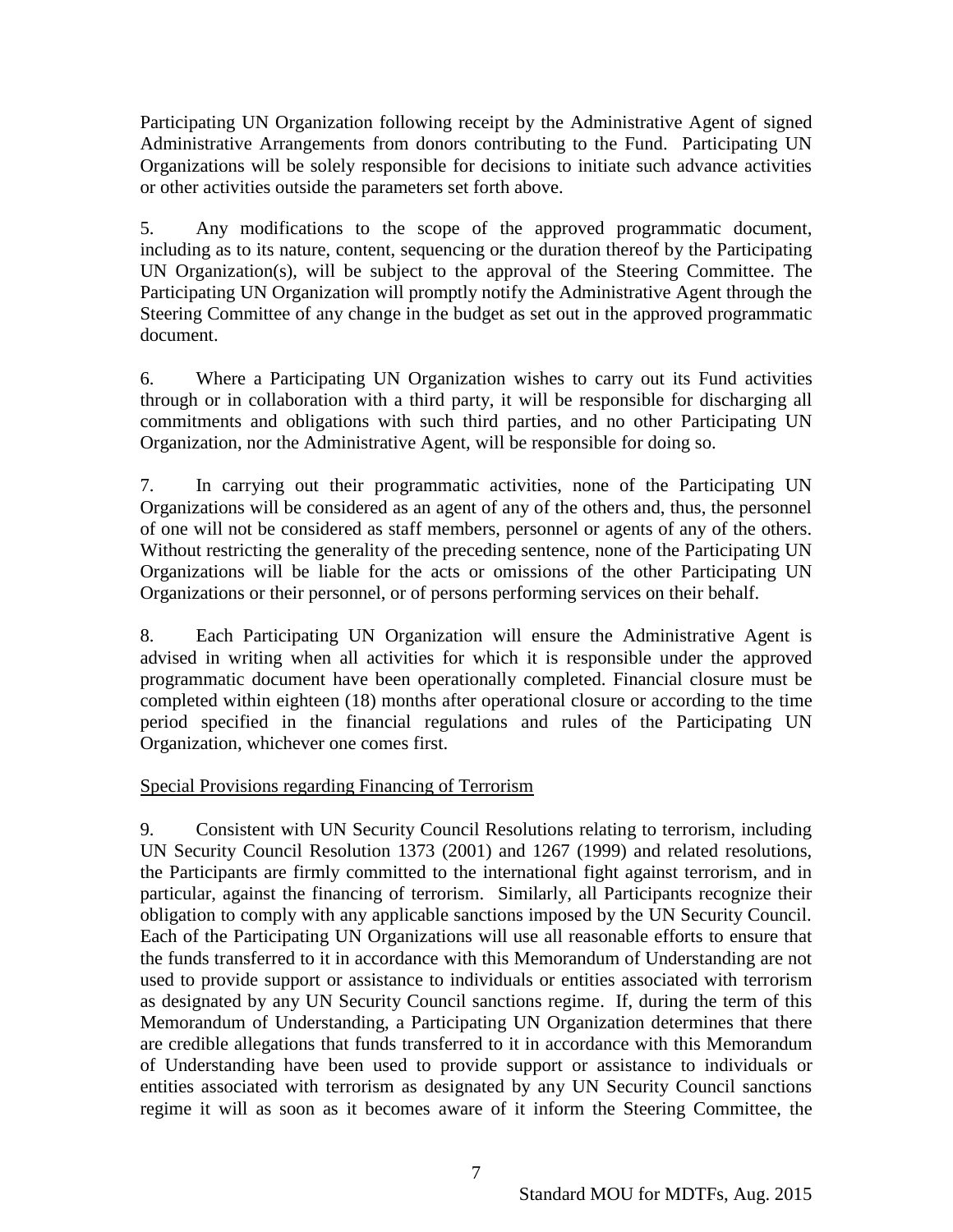Administrative Agent and the donor(s) and, in consultation with the donors as appropriate, determine an appropriate response.

## **Section IV Reporting**

#### Financial Reports

1. Each Participating UN Organization will provide the Administrative Agent with the following financial statements and reports prepared in accordance with the accounting and reporting procedures applicable to the Participating UN Organization concerned, as set forth in the TOR. The Participating UN Organizations will endeavour to harmonize their reporting formats to the extent possible.

- (a) Annual financial report as of 31 December with respect to the funds disbursed to it from the Fund Account, to be provided no later than four (4) months (30 April) after the end of the calendar year; and
- (b) Certified final financial statements and final financial reports after the completion of the activities in the approved programmatic document, including the final year of the activities in the approved programmatic document, to be provided no later than five (5) months (31 May) after the end of the calendar year in which the financial closure of the activities in the approved programmatic document occurs, or according to the time period specified in the financial regulations and rules of the Participating UN Organization, whichever is earlier.

#### Narrative Reports

2. Each Participating UN Organization will provide the Administrative Agent with the following narrative reports prepared in accordance with the reporting procedures applicable to the Participating UN Organization concerned, as set forth in the TOR. The Participating UN Organizations will endeavour to harmonize their reporting formats to the extent possible.

- (a) Annual narrative progress reports, to be provided no later than three (3) months (31 March) after the end of the calendar year; and
- (b) Final narrative reports, after the completion of the activities in the approved programmatic document, including the final year of the activities in the approved programmatic document, to be provided no later than four months (30 April) after the end of the calendar year in which the operational closure of the activities in the approved programmatic document occurs. ]

3. The Administrative Agent will ensure the preparation of consolidated narrative progress and financial reports, based on the reports provided in Section IV paragraphs 1 and 2 above, and will provide these consolidated reports to each donor that has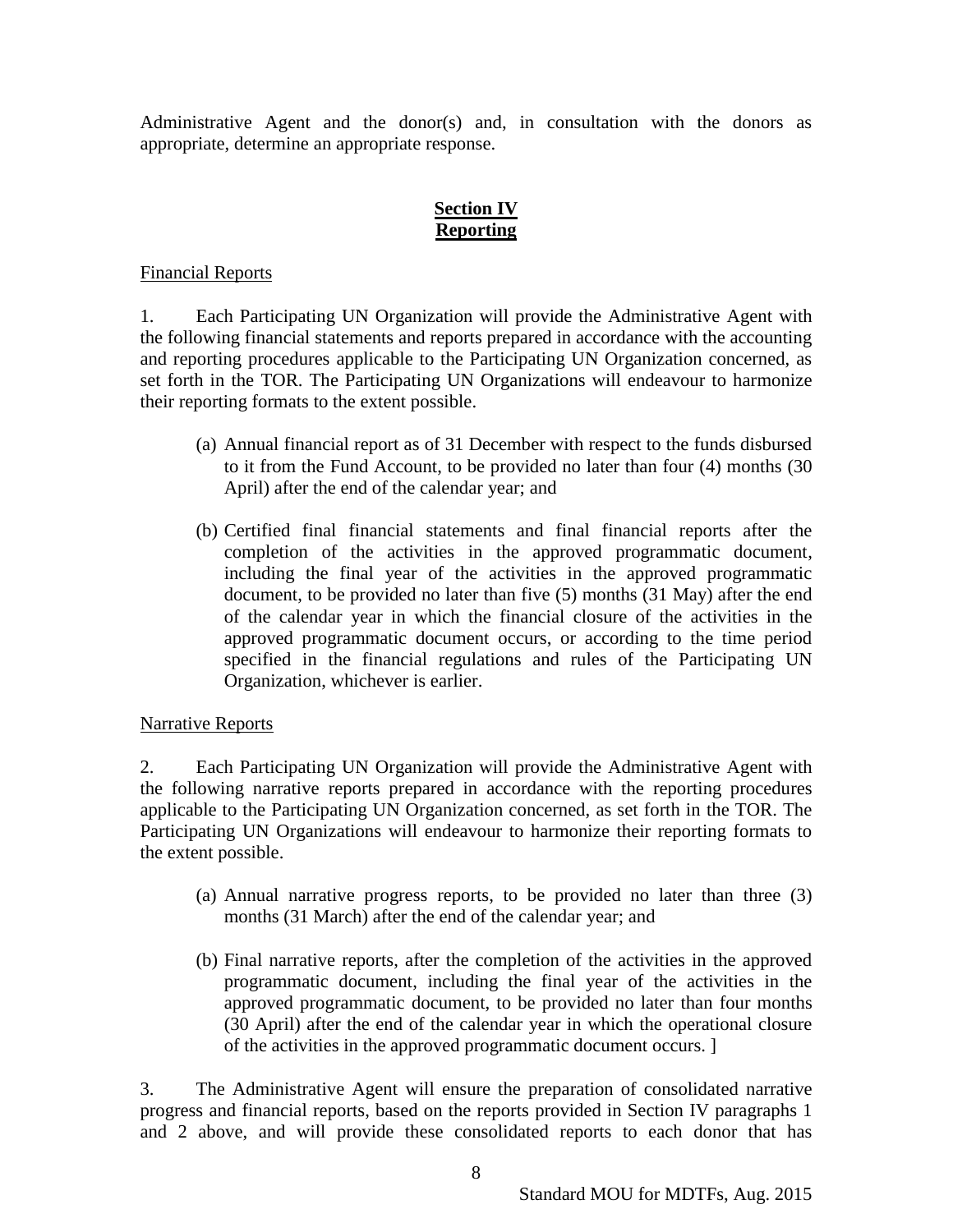contributed to the Fund, as well as the Advisory Body and the Steering Committee, in accordance with the timetable established in the Administrative Arrangement.

4. The annual and final reports will be results-oriented and evidence based. Annual and final narrative reports will compare actual results with expected results at the output and outcome level, and explain the reasons for over or underachievement. The final narrative report will also contain an analysis of how the outputs and outcomes have contributed to the overall impact of the Fund. The financial reports will provide information on the use of financial resources against the outputs and outcomes in the agreed results framework.

5. The Administrative Agent will also provide the donors, the Advisory Body, Steering Committee and Participating UN Organizations with the following reports on its activities as Administrative Agent:

- a) Certified annual financial statement ("Source and Use of Funds" as defined by UNDG guidelines) to be provided no later than five months (31 May) after the end of the calendar year; and
- b) Certified final financial statement ("Source and Use of Funds") to be provided no later than five months (31 May) after the end of the calendar year in which the financial closing of the Fund occurs.

6. Consolidated reports and related documents will be posted on the website of the Administrative Agent [http://mptf.undp.org].

## **Section V Monitoring and Evaluation**

## **Monitoring**

1. Monitoring of the Fund will be undertaken in accordance with the TOR. The Participants and the donor(s) will hold consultations at least annually, as appropriate, to review the status of the Fund. In addition, the Participants and the donor(s) will discuss any substantive revisions to the Fund, and promptly inform each other about any significant circumstances and major risks, which interfere or threaten to interfere with the successful achievement of the outcomes outlined in the TOR, financed in full or in part through contributions from the donor(s).

#### Evaluation

2. Evaluation of the Fund including, as necessary and appropriate, joint evaluation by the Participants, the donor(s), the Host Government (if applicable,) and other partners will be undertaken in accordance with the TOR.

3. The Steering Committee and/or Participating UN Organizations will recommend a joint evaluation if there is a need for a broad assessment of results at the level of the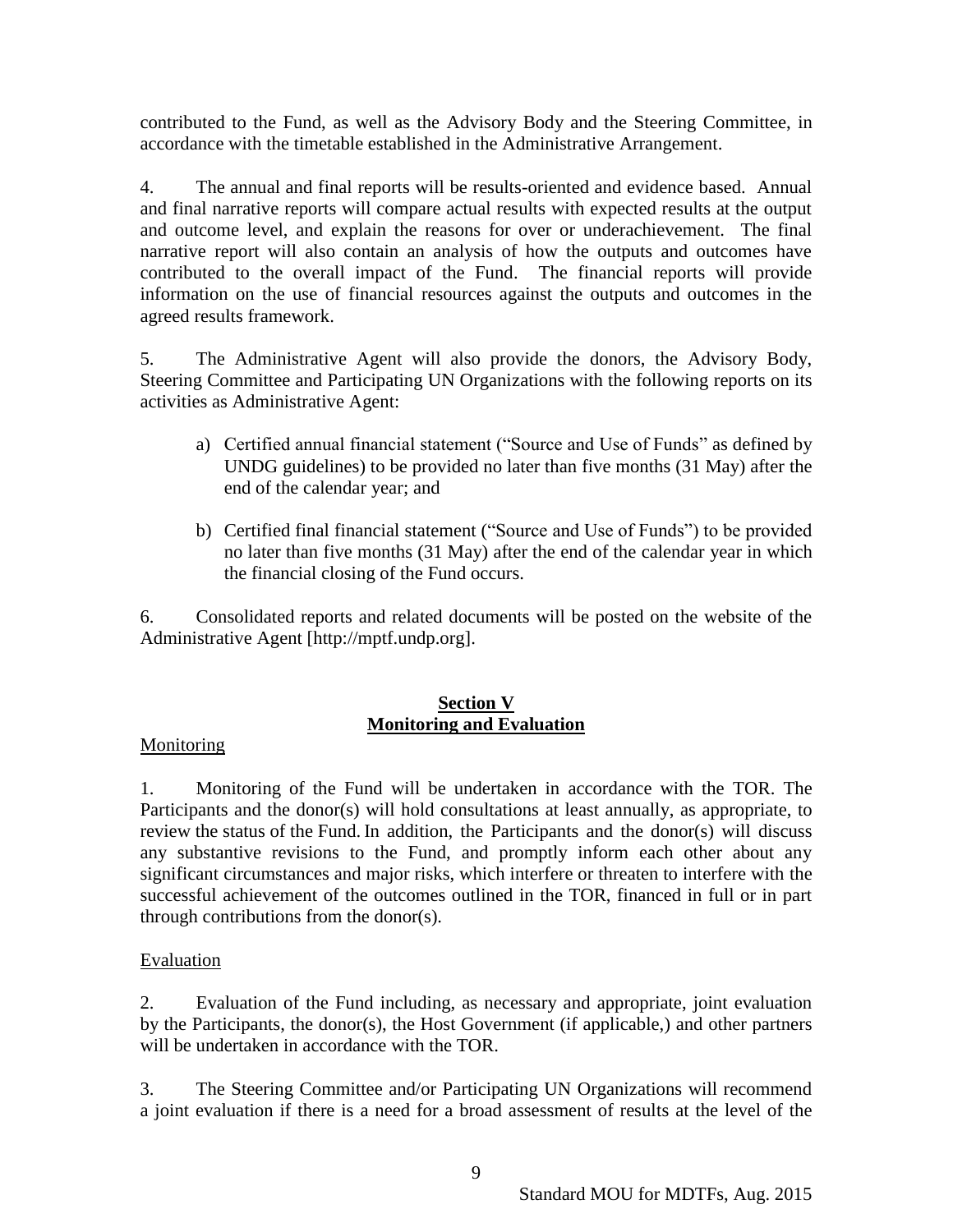Fund or at the level of an outcome within the Fund. The joint evaluation report will be posted on the website of the Administrative Agent [http://mptf.undp.org].

4. In addition, the Participants recognize that the donor(s) may, separately or jointly with other partners, take the initiative to evaluate or review their cooperation with the Administrative Agent and the Participating UN Organizations under this Memorandum of Understanding, with a view to determining whether results are being or have been achieved and whether contributions have been used for their intended purposes. The Administrative Agent and the Participating UN Organizations will be informed about such initiatives, will be consulted on the scope and conduct of such evaluations or reviews and will be invited to join. The Participants will upon request assist in providing relevant information within the limits of their regulations, rules, policies and procedures. All costs will be borne by the respective donor, unless otherwise agreed. It is understood by the Participants that such evaluation or review will not constitute a financial, compliance or other audit of the Fund including any programmes, projects or activities funded under this Memorandum of Understanding.

## **Section VI Audit**

## External and Internal Audit

1. The activities of the Administrative Agent and each Participating UN Organization in relation to the Fund will be exclusively audited by their respective internal and external auditors in accordance with their own financial regulations and rules. The corresponding external and internal audit reports will be disclosed publicly unless the relevant policies and procedures of each of the relevant Participants provide otherwise.

## Joint Internal Audits

2. The Internal Audit Services of the Participants involved in the Fund may consider conducting joint internal audits thereof in accordance with the Framework for Joint Internal Audits of UN Joint Activities, including its risk-based approach and provisions for disclosure of internal audit reports related to the Fund. In doing so, the Internal Audit Services of the Participants will consult with the Steering Committee.

## Cost of Internal Audits

3. The total costs of internal audit activities in relation to the Fund will be borne by the Fund.

## Audits of Implementing Partners

4. The part of the contribution transferred by a Participating UN Organization to its implementing partners for activities towards the implementation of the Fund will be audited as provided under that Participating UN Organization's financial regulations and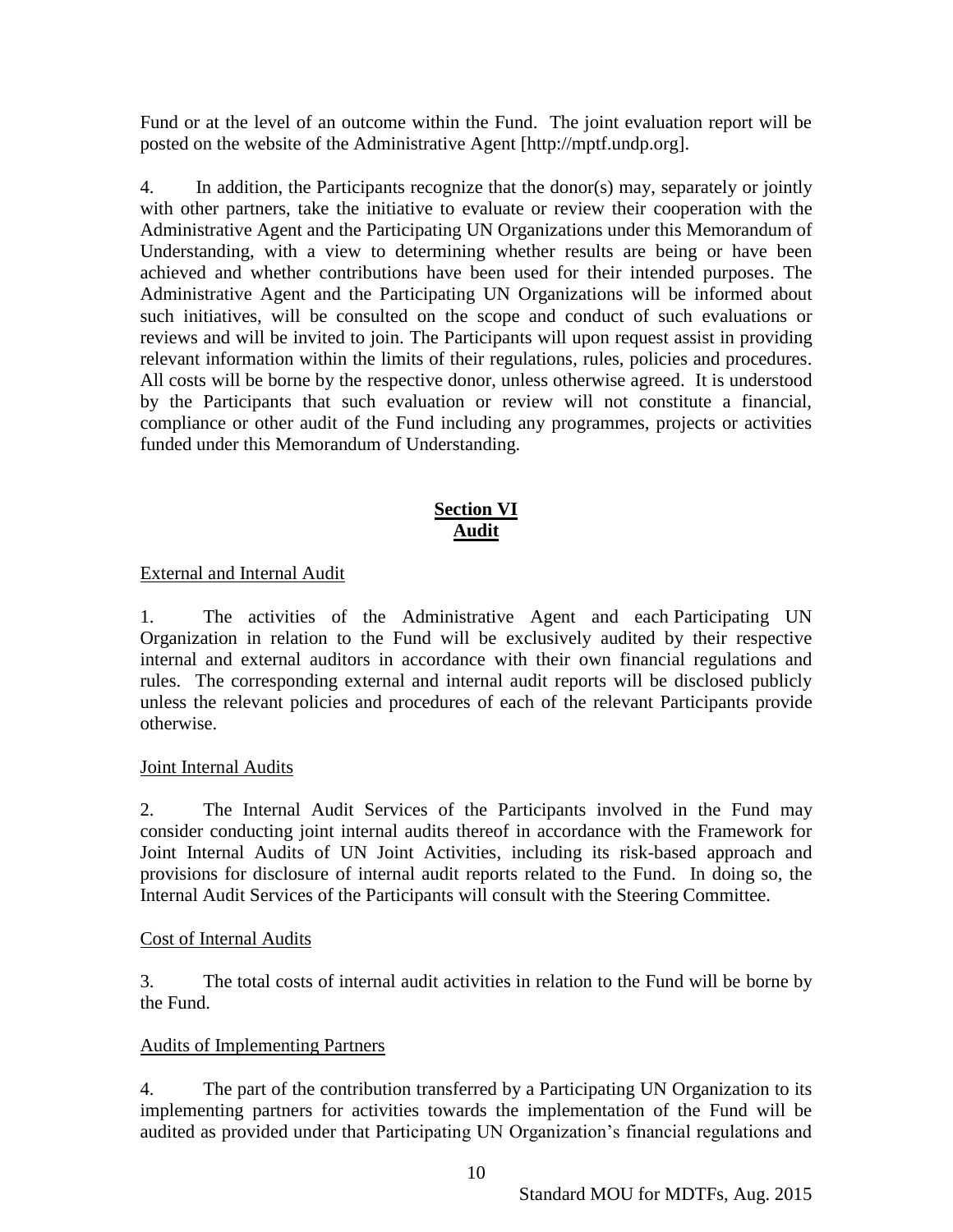rules, as well as its policies and procedures. The disclosure of the corresponding audit reports will be made according to the policies and procedures of that Participating UN Organization.

#### **Section VII Fraud, Corruption and Unethical Behaviour**

1. The Participants are firmly committed to take all necessary precautions to avoid and address corrupt, fraudulent, collusive, coercive, unethical, or obstructive practices. The Participants recognize that it is important that all United Nations staff, individual contractors, implementing partners, vendors and any third parties which are involved either in joint activities or in those of the Administrative Agent or Participating UN Organization (such individuals and entities being hereinafter referred to, together, as the "Individuals/Entities", and individually as the "Individual/Entity") must adhere to the highest standard of integrity as defined by each Participant. To this end, each Participant will maintain standards of conduct that govern the performance of the Individuals/Entities, to prohibit practices which are contrary to this highest standard in any activity related to the Fund. If an Individual/Entity is a UN organization, the Participating UN Organization engaging that Individual/Entity will rely upon that Individual's/Entity's standard of integrity. The Individuals/Entities must not engage in corrupt, fraudulent, collusive, coercive, unethical, or obstructive practices, as defined below.

- 2. In this Memorandum of Understanding,
	- (a) "Corrupt practice" means the offering, giving, receiving, or soliciting, directly or indirectly, of anything of value to influence improperly the actions of another individual or entity;
	- (b) "Fraudulent practice" means any act or omission, including misrepresentation, that knowingly or recklessly misleads, or attempts to mislead, an individual or an entity to obtain a financial or other benefit, or to avoid an obligation;
	- (c) "Collusive practice" means an arrangement between two or more individuals and/or entities designed to achieve an improper purpose, including influencing improperly the actions of another individual or entity;
	- (d) "Coercive practice" means impairing or harming, or threatening to impair or harm, directly or indirectly, any individual or entity or the property of the individual or entity to influence improperly the actions of an individual or entity;
	- (e) "Unethical practice" means the conduct of behavior that is contrary to staff or supplier codes of conduct such as those relating to conflict of interest, gifts and hospitality, and post-employment provisions; and
	- (f) "Obstructive practice" means acts or omissions intended to materially impede the exercise of contractual rights of audit, investigation and access to information, including destruction, falsification, alteration or concealment of evidence material to an investigation into allegations of fraud and corruption.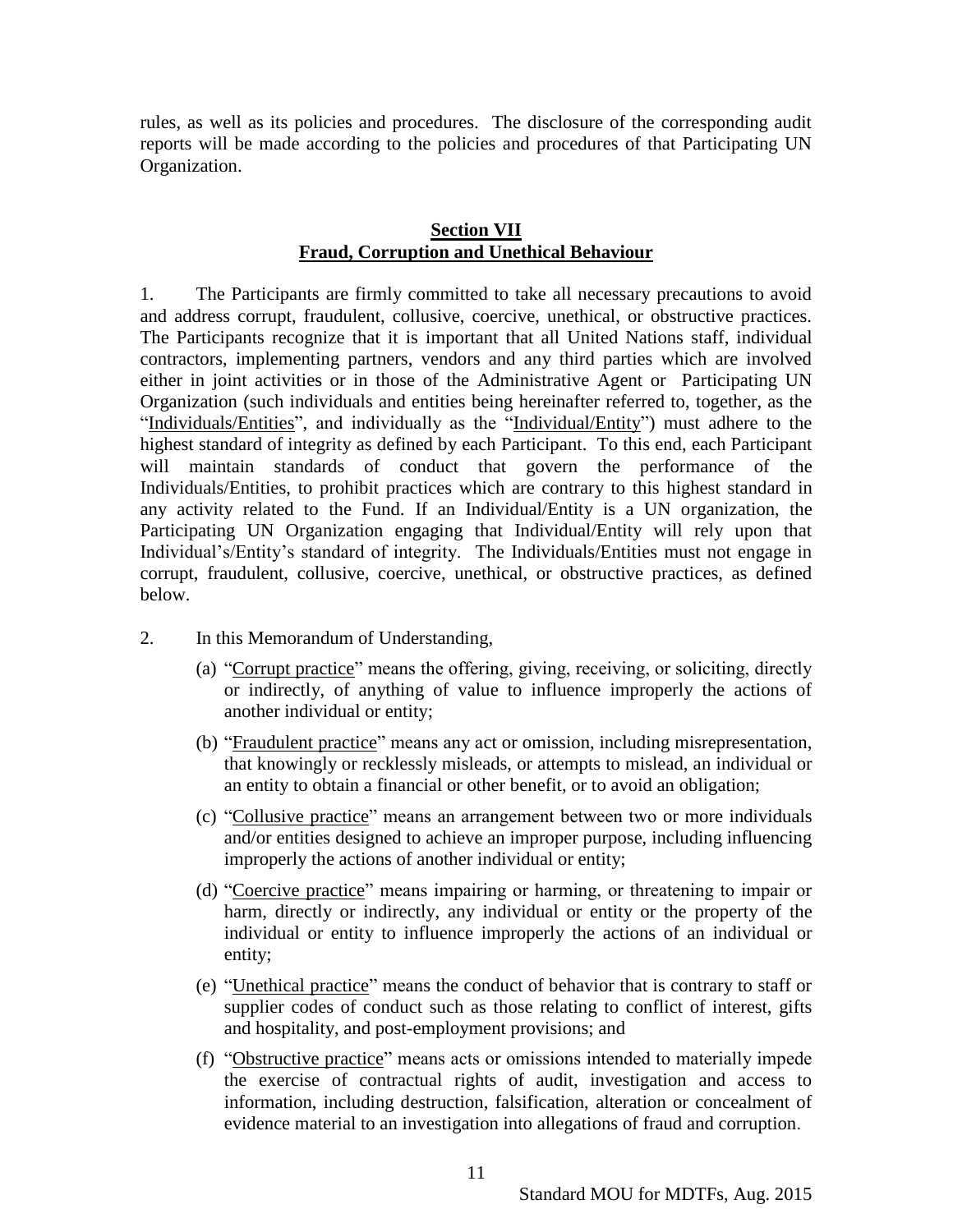## **Investigations**

3. (a) Investigations of allegations of wrongdoing by Individuals/Entities involved in the Fund which are contracted by a Participant will be carried out by the Investigation Service of the Participant with which the potential subject of investigation is contracted, in accordance with that Participant's internal policies and procedures.

(b)

(i) In the event that the Investigation Service of a Participant determines that an allegation in relation to the implementation of activities for which that Participant is accountable is credible enough to warrant an investigation, it will promptly notify the Steering Committee (and the Administrative Agent, if such Participant is not the Administrative Agent) of the Fund, to the extent that such notification does not jeopardize the conduct of the investigation, including but not limited to the prospects of recovery of funds or the safety or security of persons or assets.

(ii) In the case of such notification, it is the responsibility of the Steering Committee and the Administrative Agent to communicate promptly with the relevant anti-fraud offices (or equivalent) of the donor(s).

(iii) In case of a credible allegation, the relevant Participant(s) will take timely and appropriate action in accordance with its regulations, rules, policies and procedures, which may include withholding further disbursements to the Individual(s)/Entity(ies) allegedly involved in the corrupt, fraudulent, collusive, coercive, unethical or obstructive practices as defined above.

(c)

(i) The Participant's Investigation Service reviewing the credibility of an allegation or conducting the investigation will share information as appropriate with counterpart Investigation Services of the other Participants involved in the Fund to determine the best path towards resolution of the investigation and whether the alleged wrongdoing is limited to such Participant or whether one or more other Participants involved in the Fund may also be affected. If the relevant Investigation Services determine that more than one Participant could be affected by the alleged wrongdoing, they will follow the procedure described below in clause (ii).

(ii) Where a potential subject of an investigation is contracted by more than one Participant, the Investigation Services of the Participants concerned may consider conducting joint or coordinated investigations, determining which investigation framework to use.

(d) Upon completion of the internal reporting on their investigation by the Participant(s) concerned as established in their respective internal policies and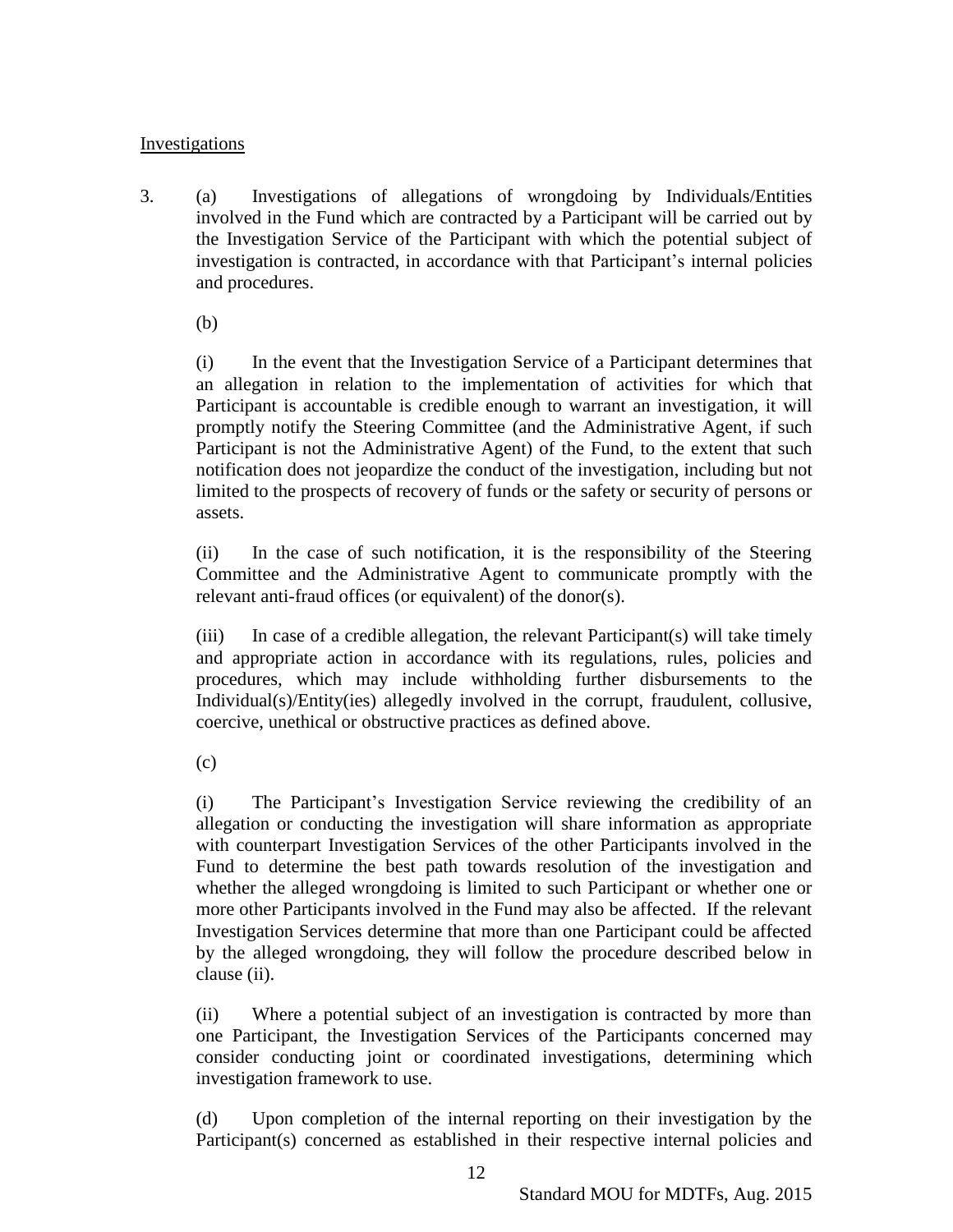procedures, the Participant(s) will provide information on the results of their investigation(s) to the Administrative Agent and the Steering Committee. Following such receipt of information on the results of the investigation(s), it is the responsibility of the Steering Committee and the Administrative Agent to communicate promptly with the relevant anti-fraud offices (or equivalent) of the donor(s).

(e) Each Participant concerned will determine what disciplinary and/or administrative measures, including referral to national authorities, may be taken as a result of the investigation, according to its internal policies and procedures on disciplinary and/or administrative measures, including vendor sanction mechanism, as appropriate. The Participant(s) concerned will share information on measures taken as a result of the investigation(s) with the Administrative Agent and the Steering Committee of the Fund. Following such receipt of information on measures taken as a result of the investigation(s), it is the responsibility of the Steering Committee and the Administrative Agent to communicate promptly with the relevant anti-fraud offices (or equivalent) of the donor(s).

#### Recovery of Funds

4. If there is evidence of improper use of funds as determined after an investigation, each Participant concerned will use its best efforts, consistent with its regulations, rules, policies and procedures to recover any funds misused. With respect to any funds recovered, the relevant Participant will consult with the Steering Committee, the Administrative Agent and the donor(s). The donor(s) may request that such funds be returned to them in proportion to their contribution to the Fund, in which case the Participant would credit that portion of the funds so recovered to the Fund Account and the Administrative Agent would return that portion of such funds to the donor(s). For any such funds the donor(s) do not request to be returned to them, such funds will either be credited to the Fund Account or used by the Participant for a purpose mutually agreed upon.

5. The Participants will apply the provisions of Section VII, paragraphs 1 to 4 above in accordance with their respective accountability and oversight framework as well as relevant regulations, rules, policies and procedures.

#### **Section VIII Communication and Transparency**

1. Subject to the regulations, rules, policies and procedures of the Participating UN Organization, each Participating UN Organization will take appropriate measures to publicize the Fund and to give due credit to the other Participating UN Organizations. Information given to the press, to the beneficiaries of the Fund, all related publicity material, official notices, reports and publications, will highlight the results achieved and acknowledge the role of the Host Government, the donors, the Participating UN Organizations, the Administrative Agent and any other relevant entities. In particular, the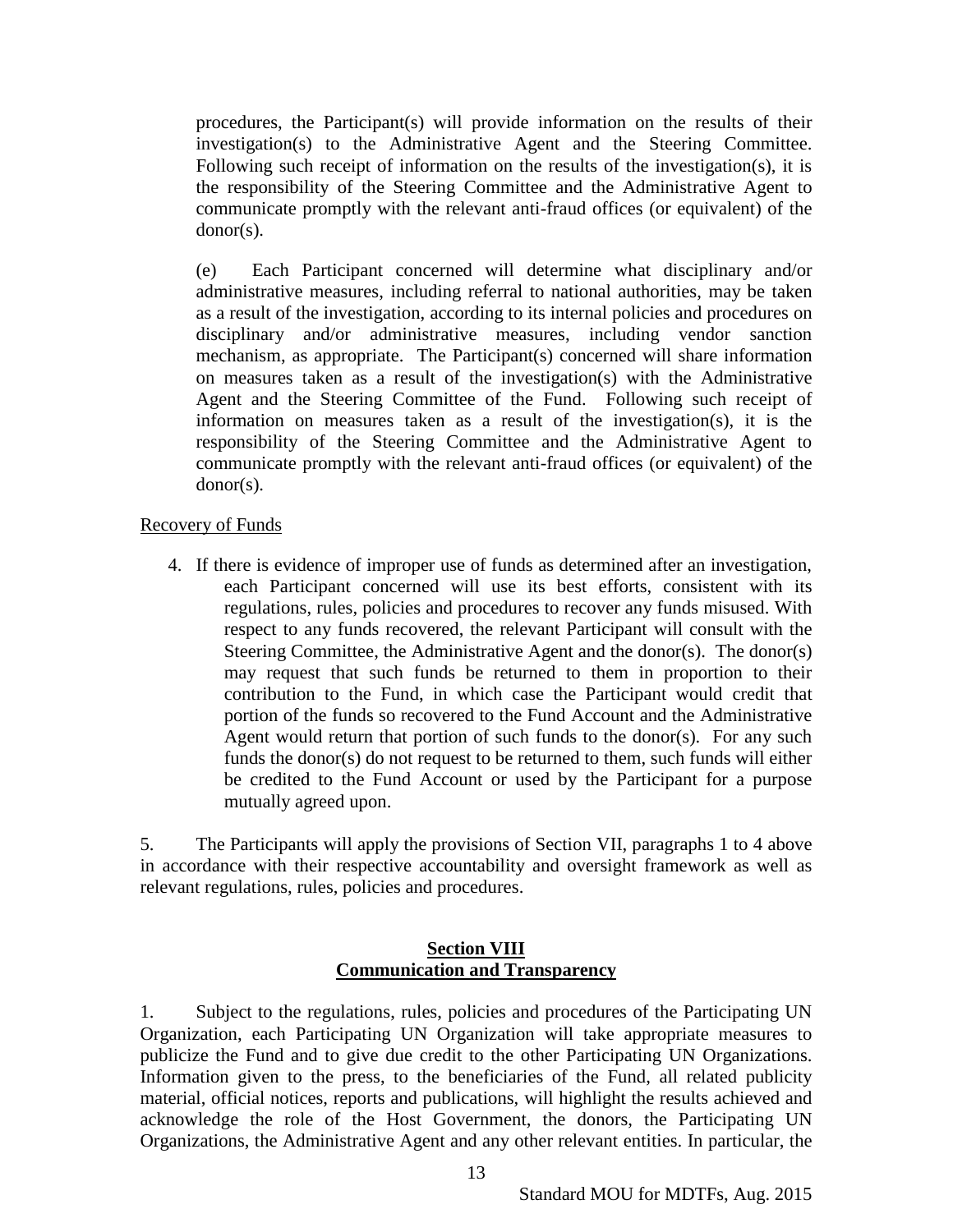Administrative Agent will include and ensure due recognition of the role of each Participating UN Organization and national partner in all external communications relating to the Fund.

2. The Administrative Agent in consultation with the Participating UN Organizations will ensure that decisions regarding the review and approval of the Fund as well as periodic reports on the progress of implementation of the Fund are posted, where appropriate, for public information on the websites of the UN in [country] [website URL] and the Administrative Agent [website URL]. Such reports and documents may include Steering Committee approved programmes and programmes awaiting approval, fund level annual financial and progress reports and external evaluations, as appropriate.

3. The Participants are committed to principles of transparency with regard to the implementation of the Fund, consistent with their respective regulations, rules, policies and procedures. The donors, the Administrative Agent, Participating UN Organization and the Host Government, if applicable, will endeavor to consult prior to publication or release of information regarded as sensitive.

## **Section IX Expiration, Modification, Termination and Unspent Balances**

1. This Memorandum of Understanding will expire upon the delivery to the donor(s) of the certified final financial statement pursuant to Section IV, paragraph 5(b).

2. This Memorandum of Understanding may be modified only by written agreement between the Participants.

3. Any of the Participating UN Organizations may withdraw from this Memorandum of Understanding upon giving thirty (30) days' written notice to all other Participants to this Memorandum of Understanding subject to the continuance in force of paragraph 5 below for the purpose therein stated.

4. The Administrative Agent's appointment may be terminated by the Administrative Agent (on the one hand) or by the mutual agreement of all Participating UN Organizations (on the other hand) on thirty (30) days' written notice to the other Participants, subject to the continuance in force of paragraph 5 below for the purpose therein stated. In the event of such termination, the Participants will agree on measures to bring all activities to an orderly and prompt conclusion so as to minimize costs and expense.

5. Commitments assumed by the withdrawing or terminating Participants under this Memorandum of Understanding will survive the termination of this Memorandum of Understanding or the termination of the Administrative Agent or withdrawal of a Participating UN Organization to the extent necessary to permit the orderly conclusion of the activities and the completion of final reports, the withdrawal of personnel, funds and property, the settlement of accounts between the Participants hereto and the settlement of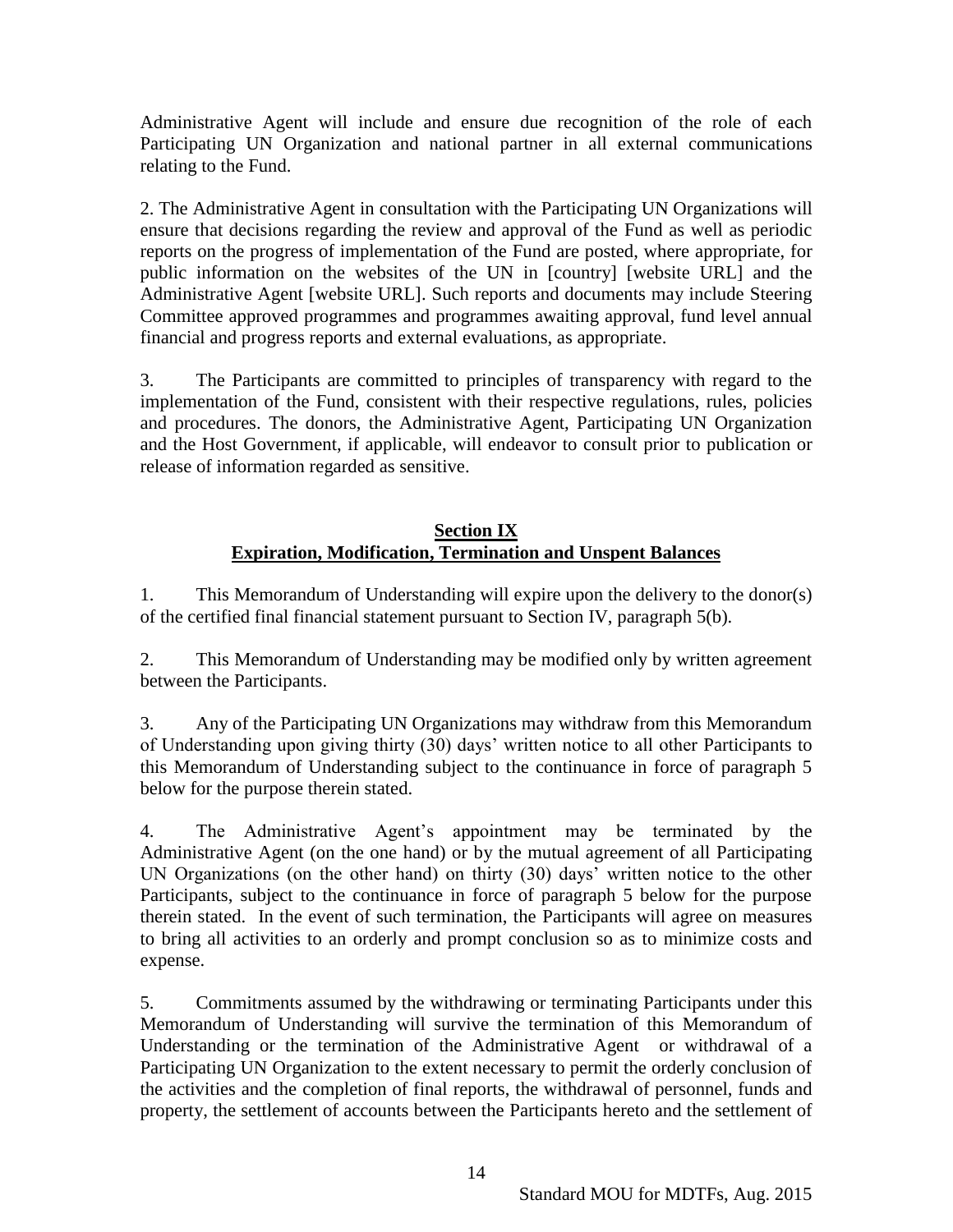contractual liabilities that are required in respect of any subcontractors, consultants or suppliers.

6. Any balance remaining in the individual Participating UN Organizations' separate ledger accounts after operational completion of the activities for which they are responsible under the approved programmatic document will be returned to the Fund Account as soon as administratively feasible and before financial closure of those activities in line with Section III, paragraph 8. Any balance remaining in the Fund Account upon completion of the Fund will be used for a purpose mutually agreed upon or returned to the donor(s) in proportion to their contribution to the Fund as decided upon by the donor(s) and the Steering Committee.

#### **Section X Notices**

1. Any action required or permitted to be taken under this Memorandum of Understanding may be taken on behalf of the Administrative Agent by the Executive Coordinator, or his or her designated representative, and on behalf of a Participating UN Organization by the official indicated in ANNEX C, or his or her designated representative.

2. Any notice or request required or permitted to be given or made in this Memorandum of Understanding will be in writing. Such notice or request will be deemed to be duly given or made when it will have been delivered by hand, mail or any other agreed means of communication to the Participant to which it is required to be given or made, at such Participant's address specified in ANNEX C to this Memorandum of Understanding or at such other address as the Participant will have specified in writing to the Participant giving such notice or making such request.

## **Section XI Entry into Effect**

This Memorandum of Understanding will come into effect upon signature thereof by the Participants and will continue in effect until it expires or is terminated.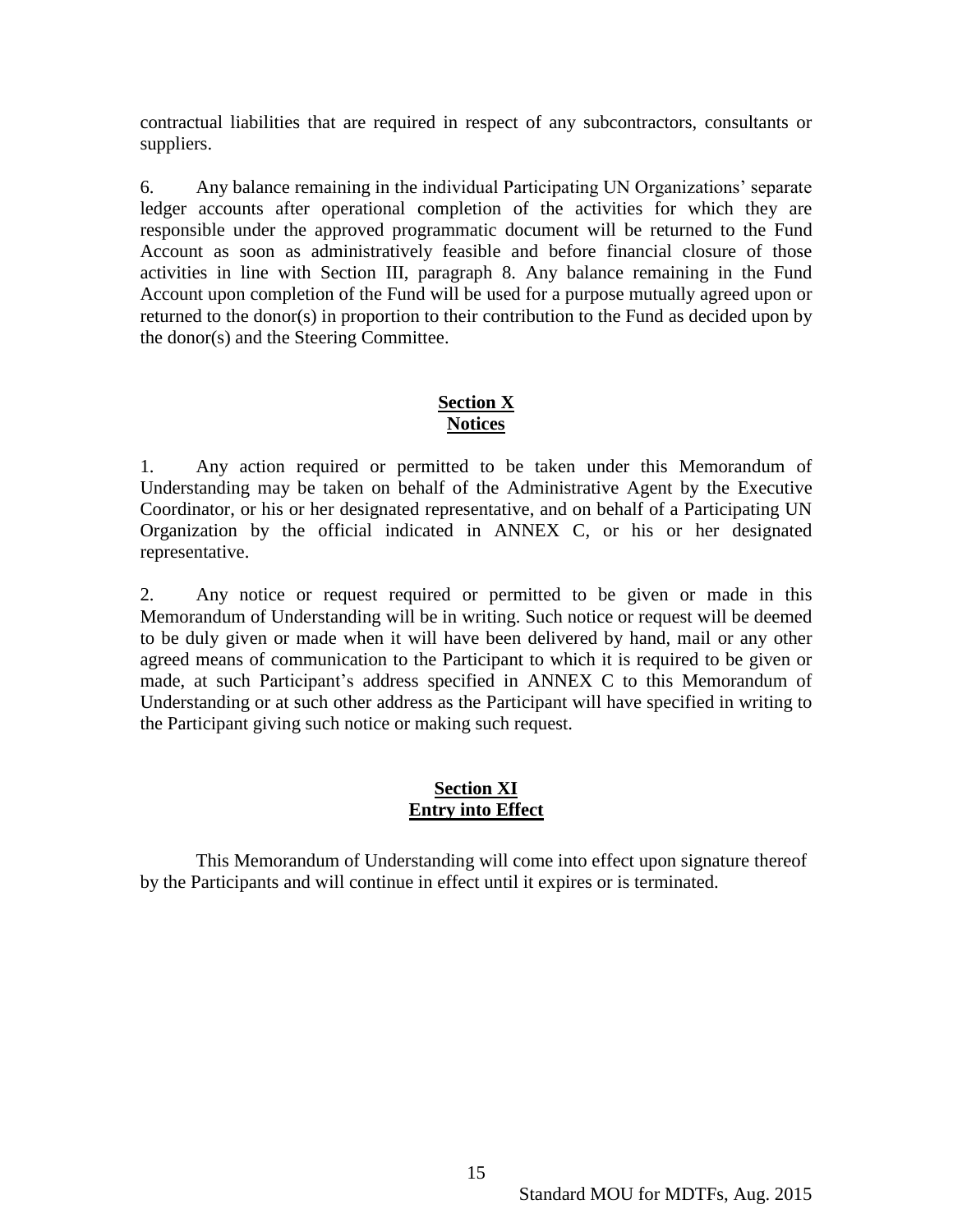#### **Section XII Settlement of Disputes**

The Participants will use their best efforts to promptly settle through direct negotiations any dispute, controversy or claim arising out of or in connection with this Memorandum of Understanding or any breach thereof. Any such dispute, controversy or claim which is not settled within sixty (60) days from the date either Participant has notified the other Participant of the nature of the dispute, controversy or claim and of the measures which should be taken to rectify it, will be resolved through consultation between the Executive Heads of each of the Participants.

**IN WITNESS WHEREOF**, the undersigned, duly authorized representatives of the respective Participants, have signed this Memorandum of Understanding in English in **three<sup>4</sup>** copies.

*For the Administrative Agent*

Signature: *SIGNED*  Name: Jennifer Topping Title: Executive Coordinator, MPTF Office Place: New York Date: 15 December 2017

*For the United National Development For the United Nations Environment Programme (UNDP) Programme (UNEP)*

| Signature: SIGNED          | Signature: $\_\_$               |
|----------------------------|---------------------------------|
| Name: Achim Steiner        | Name: Eric Solheim              |
| Title: Administrator, UNDP | Title: Executive Director, UNEP |
| Place: New York            | Place:                          |
| Date: 15 December 2017     | Date:                           |
|                            |                                 |

*For the Executive Office of the For: Secretary General*

Signature: *SIGNED* Name: Bettina Tucci Bartsiotas Title: Controller, OPPBA/DM/UN Place: New York Date: 15 December 2017

 $\overline{a}$ 

|        | $Sigma =$                                                                                                                                                                                                                                                                                                                                                                                                                |  |
|--------|--------------------------------------------------------------------------------------------------------------------------------------------------------------------------------------------------------------------------------------------------------------------------------------------------------------------------------------------------------------------------------------------------------------------------|--|
|        | Name: $\frac{1}{\sqrt{1-\frac{1}{2}}}\frac{1}{\sqrt{1-\frac{1}{2}}}\frac{1}{\sqrt{1-\frac{1}{2}}}\frac{1}{\sqrt{1-\frac{1}{2}}}\frac{1}{\sqrt{1-\frac{1}{2}}}\frac{1}{\sqrt{1-\frac{1}{2}}}\frac{1}{\sqrt{1-\frac{1}{2}}}\frac{1}{\sqrt{1-\frac{1}{2}}}\frac{1}{\sqrt{1-\frac{1}{2}}}\frac{1}{\sqrt{1-\frac{1}{2}}}\frac{1}{\sqrt{1-\frac{1}{2}}}\frac{1}{\sqrt{1-\frac{1}{2}}}\frac{1}{\sqrt{1-\frac{1}{2}}}\frac{1}{\$ |  |
| Title: |                                                                                                                                                                                                                                                                                                                                                                                                                          |  |
| Place: |                                                                                                                                                                                                                                                                                                                                                                                                                          |  |
| Date:  |                                                                                                                                                                                                                                                                                                                                                                                                                          |  |

<sup>4</sup> Additional signatories can be included through addendum